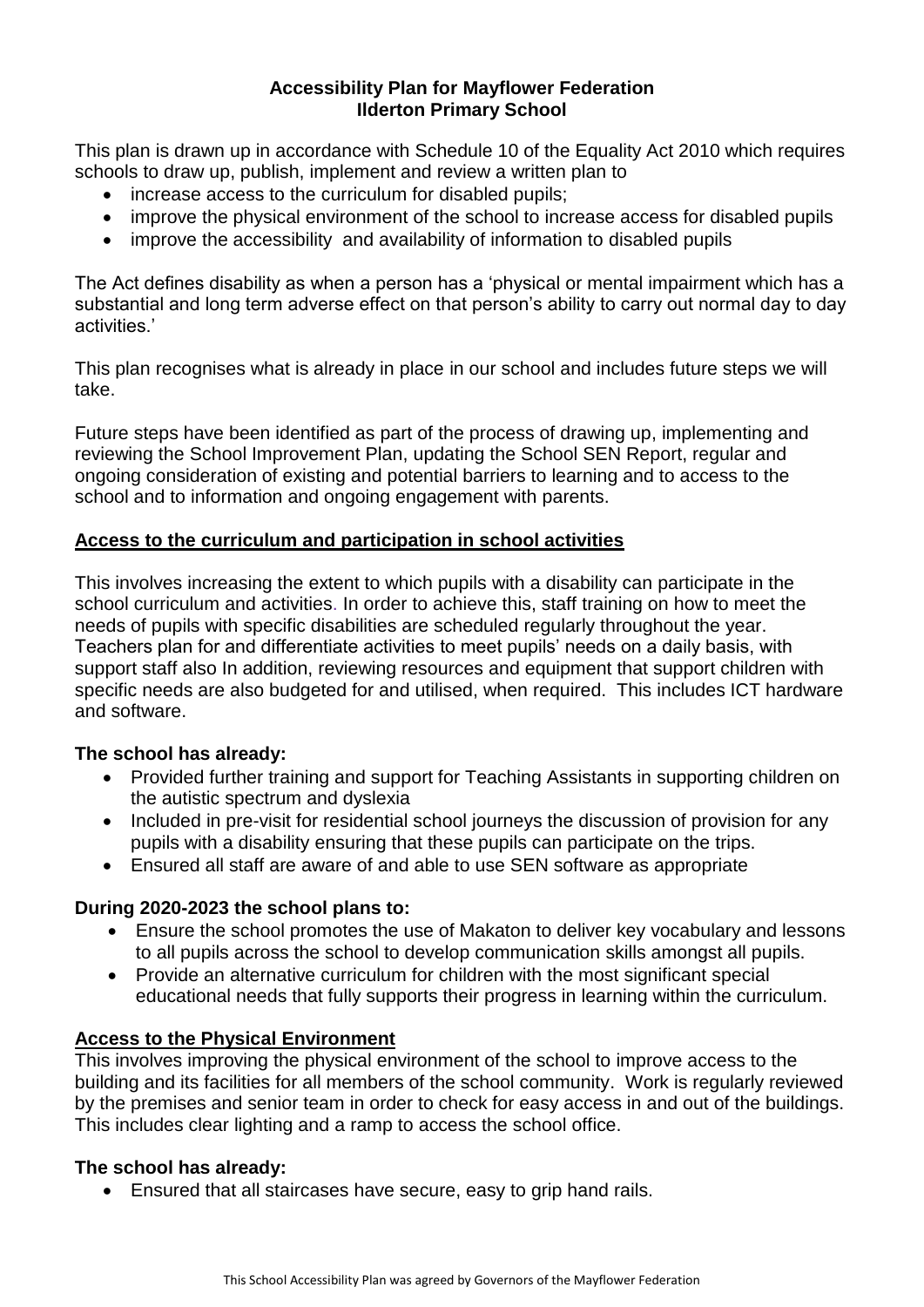- Provided disabled access to the ground floor by installing a ramp to the main school entrance
- Installed a disabled toilet and shower in the Nursery building

## **During the 2020-2023 the school plans to:**

- Investigate impact of layout, environment and lighting on children with ASD or other additional need.
- Review and improve, where necessary, signage for people with a visual impairment

## **Access to Information**

This involves improving the delivery of information to any member of the school community who has a disability

### **The school has already:**

- Liaised with the Southwark Hearing Support team to receive support and training for staff in adapting work for hearing impaired pupils to support their reading
- Liaised with specialist agencies. For example AST support and the school nursing team
- Ensured that signage for exits etc. uses non written symbols (such as running man) to clarify meaning
- Provided information to parents and carers about organizations and groups which work with and support the families of children with disabilities

## **During the 2020-2023 the school plans to:**

- Update the school computer system to ensure that online access is provided for all children and staff to deliver and receive appropriate information.
- Produce newsletters in alternative formats, e.g. large print, on line according to need
- Consult with parents, staff and pupils on the accessibility of information on the school website and amend as appropriate

### **Further information and advice**

[https://councilfordisabledchildren.org.uk/sites/default/files/field/attachemnt/equality-act](https://councilfordisabledchildren.org.uk/sites/default/files/field/attachemnt/equality-act-schools_online.pdf)[schools\\_online.pdf](https://councilfordisabledchildren.org.uk/sites/default/files/field/attachemnt/equality-act-schools_online.pdf)

<http://www.legislation.gov.uk/ukpga/2010/15/schedule/10>

<https://www.gov.uk/government/publications/equality-act-2010-advice-for-schools>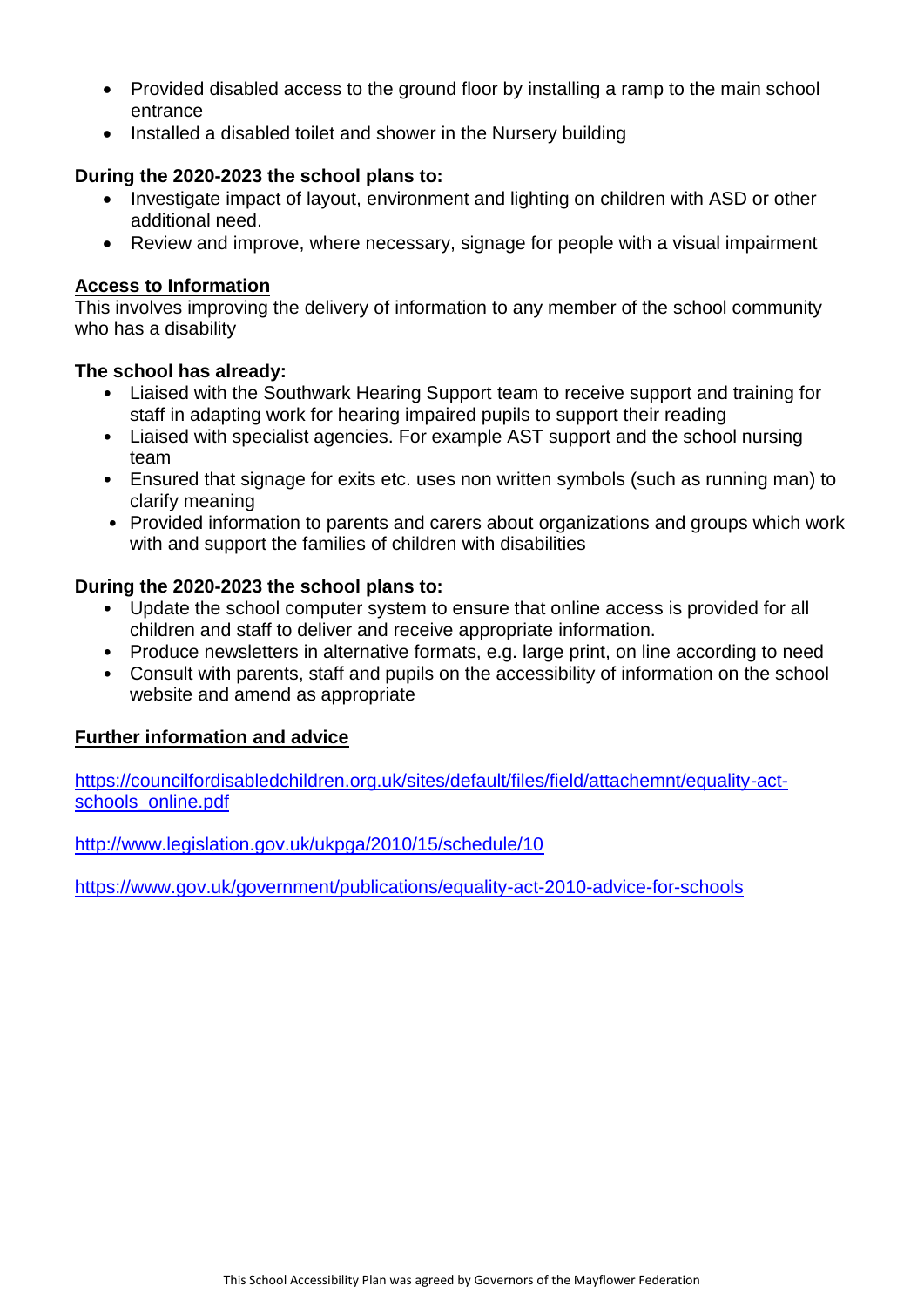| <b>Access to the Curriculum</b> |                                                           |                   |                                   |  |
|---------------------------------|-----------------------------------------------------------|-------------------|-----------------------------------|--|
| Objective                       | Actions                                                   | <b>Timescales</b> | <b>Success Criteria</b>           |  |
| Ensure the school promotes      | Develop staff expertise in delivery on Makaton and        | Initiate in       | Phonics scheme links to           |  |
| the use of Makaton to deliver   | identify key members of staff to lead                     | Autumn and        | Makaton signs and is              |  |
| key vocabulary and lessons      | Lead staff to provide resources and regular updates to    | ongoing           | implemented across the school.    |  |
| to all pupils across the        | staff                                                     |                   | Sign of the week is displayed     |  |
| school to develop               | Lead staff to provide ongoing training and monitoring of  |                   | consistently across the school.   |  |
| communication skills            | Makaton signs to support phonics and communication.       |                   | Children use Makaton to           |  |
| amongst all pupils.             |                                                           |                   | communicate, when appropriate     |  |
| Provide an alternative          | SENCo to lead curriculum development that links to        | Reviewed each     | Children with EHCPs have a        |  |
| curriculum for children with    | children's needs and relates to whole school curriculum   | half term in line | personalised curriculum that      |  |
| the most significant special    | approach.                                                 | with pupil        | enables development of the        |  |
| educational needs that fully    | Additional TAs to be trained to deliver activities within | progress.         | necessary knowledge skills        |  |
| supports their progress in      | the curriculum.                                           |                   | associated to their stage of      |  |
| learning within the             | Curriculum is adapted based upon reflections and          |                   | development.                      |  |
| curriculum.                     | evaluations of provision.                                 |                   | Staff deliver outstanding         |  |
|                                 | Pupil progress is monitored according the SEN branch-     |                   | activities that promote higher    |  |
|                                 | maps.                                                     |                   | achievement and progress of       |  |
|                                 |                                                           |                   | EHCP children.                    |  |
|                                 | <b>Access to the Physical Environment</b>                 |                   |                                   |  |
| Objective                       | <b>Actions</b>                                            | <b>Timescales</b> | <b>Success Criteria</b>           |  |
| Investigate impact of layout,   | Premises team to work with inclusion team to assess       | Annual review     | Children are able to access the   |  |
| environment and lighting on     | all classrooms lighting and any other physical            | and               | environment in the best way       |  |
| children with ASD or other      | environments based on children's needs.                   | implementation.   | possible despite any additional   |  |
| additional need.                | Specific action planning on premises improvement to       |                   | needs.                            |  |
| (There are limitations due to   | take into consideration needs of the children in order to |                   |                                   |  |
| the physicality of the          | enable access of areas needed within the school.          |                   |                                   |  |
| building.)                      |                                                           |                   |                                   |  |
| Review and improve, where       | Premises team and inclusion team to work together to      | Autumn - full     | All signs across the school are   |  |
| necessary, signage for          | adapt signs that support children and adults with visual  | review.           | suitable for anyone with a visual |  |
| people with a visual            | impairments.                                              | Ongoing           | impairment.                       |  |
| impairment                      | All signs to be updated on a rolling programme to be      | implementation    |                                   |  |
|                                 | updated.                                                  | of updating       |                                   |  |
|                                 |                                                           | signage.          |                                   |  |
| <b>Access to Information</b>    |                                                           |                   |                                   |  |